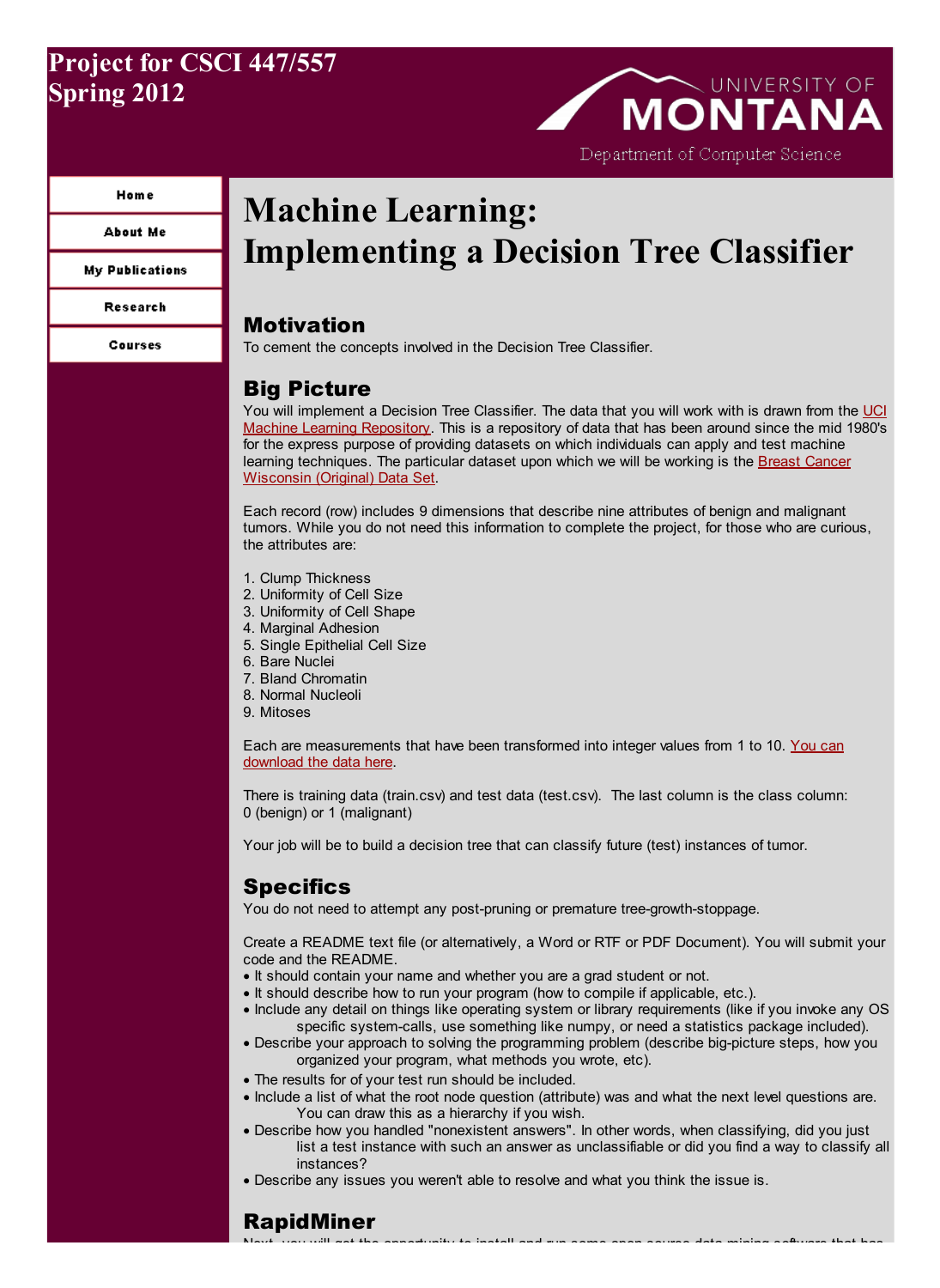Next, you will get the opportunity to install and run some open source data mining software that has recently received some popular press in the field. You will run its decision tree classifier on the same data and compare your results.

#### Installation and running instructions

You can find RapidMiner at <http://rapid-i.com/content/view/181/190/>

- 1. Go to the downloads pull-down and select RapidMiner
- 2. Download the Community Edition (found on the downloads page) and install it on your system.
- 3. Run the software. The first time you run the software it may ask you to set a Local Repository. I set it to a directory near where I was building my Machine Learning Projects.



4. Your first step will be to load the training data (or at least define an operator that will do so when executed). Do this by dragging the "Read CSV" operator to the Main Process window (it is under Import,Data).



5. With it selected (highlighted as in above) click on the "Import Configuration Wizard" button over on the right hand side of the screen in the "Read CSV" parameter window.

Browse to where the training data is, select the train.csv file, and click next.

| <b>Filters Lines</b><br>□ Skip Cammendo                                                                                                                                                                                                        | ٠ | Clowmatr.<br>٠<br>Gi zewonen :<br><b>C Reputar Expension</b><br>Escape Character for Seperator<br><b>M</b> Use Quetes | <b>C</b> Seare<br>Ona<br>JULIUS.<br>п |
|------------------------------------------------------------------------------------------------------------------------------------------------------------------------------------------------------------------------------------------------|---|-----------------------------------------------------------------------------------------------------------------------|---------------------------------------|
| Cluma Thick<br>1.51.51.52<br>4.5.1.3.2.5.1<br>13,23,25,7<br>2.5.1.5.2.5.2<br>2.51.5.2.5.2<br>5.1.1.1.2.1.2<br>184.54.3.5.<br>0.5552.00.<br>5365251<br>1.5.1.5.25.2<br>1.5.1.3.25.2<br>7.8.9.7.2.10.<br>1.51.525.2<br>1.5.1.5.2.5.1<br>SERRORD. |   |                                                                                                                       | $\mathbf{D}$                          |
|                                                                                                                                                                                                                                                |   |                                                                                                                       |                                       |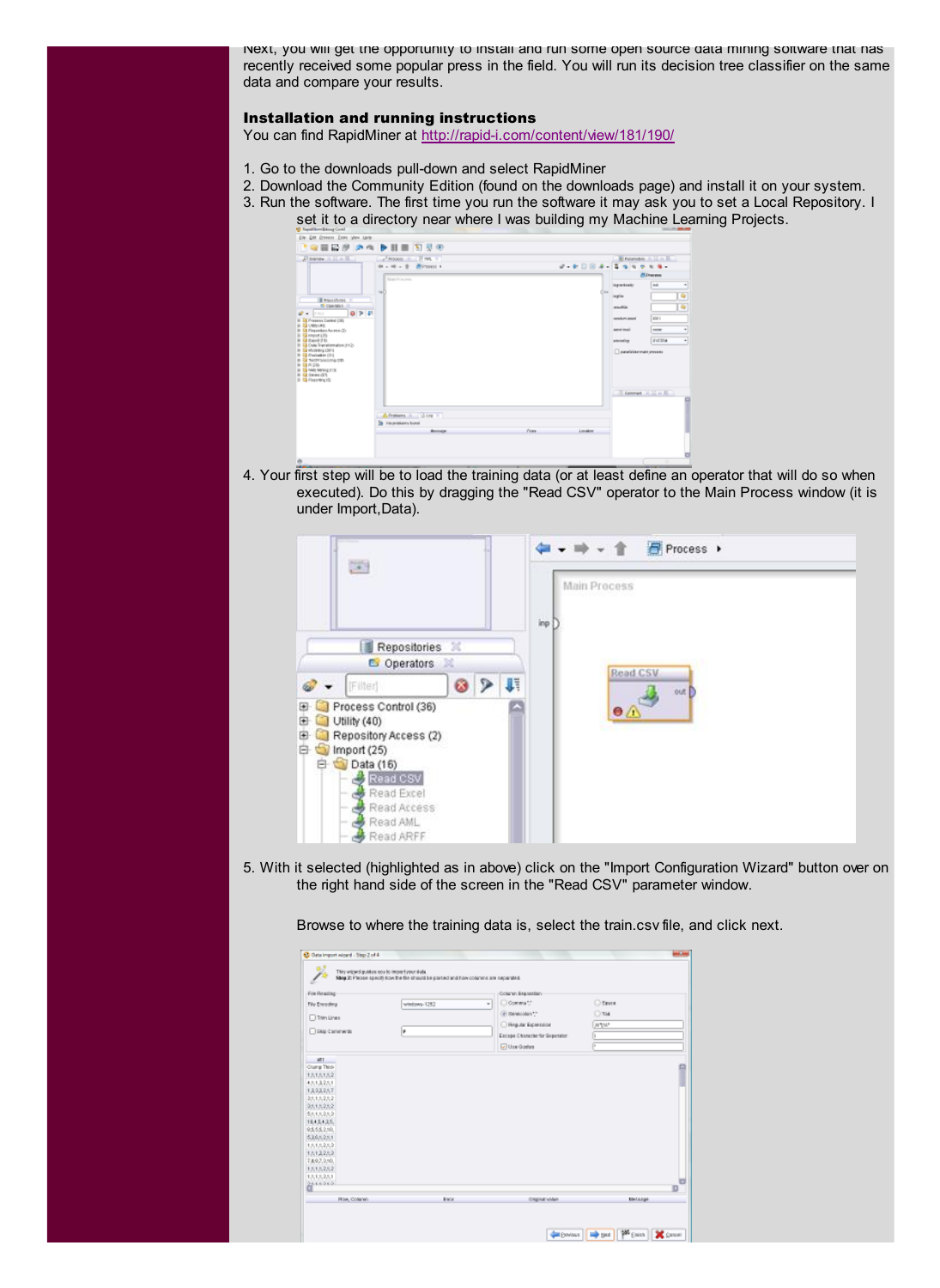6. Select that column separation is caused by commas and select next. Press next again. 7. Note that the last column (class) is listed as an attribute. Change it to "label" and click "Finish".

), you can define the data types of your attributes. Furthermore, RapidMiner assi I operators. These roles can be also defined here. Finally, you can rename attril

| Nuclei |           | Bland Chror    Normal Nuc    Mitoses |           | class   |  |
|--------|-----------|--------------------------------------|-----------|---------|--|
| er     | integer   | integer                              | integer   | integer |  |
| iutel  | attribute | attribute                            | attribute | label   |  |
|        | 2         |                                      |           | n       |  |
|        |           |                                      | 1         | 0       |  |
|        | 7         | 2                                    | 1         | 0       |  |
|        | 2         | 1                                    | 1         | n       |  |

8. The decision tree in RapidMiner does not like integers as classes. It wants them to be nominal values (discrete) and does not easily interpret integers as such. We will bring in a "type conversion" operator to modify the data. Drag a "Numerical to Polynomial" operator to the Main Process window (under Data Transformation, Type Conversion).



- 10. With "Numerical to…" highlighted set the "Attribute filter type" to all and click the "include special attributes" checkbox (on the right hand side in the "Numerical to Polynomial Parameters Pane."
- 11. Now we will bring our ID3 Classifier in, but it must be done within the context of Cross Validation. So drag an X-validation object into the Main Process pane (under Evaluation, validation). Connect the "exa" node on "Numerical to…" to the "Training" or "Tra" node on the Xvalidation object.

| Repositories   | may 12                        |                                            |
|----------------|-------------------------------|--------------------------------------------|
| Operators<br>G |                               |                                            |
|                |                               | Read CSV<br>Numerical to                   |
| ng (261)       | issification and Regression ( | aut  <br>kxa<br>流汇器<br>Validation<br>ort E |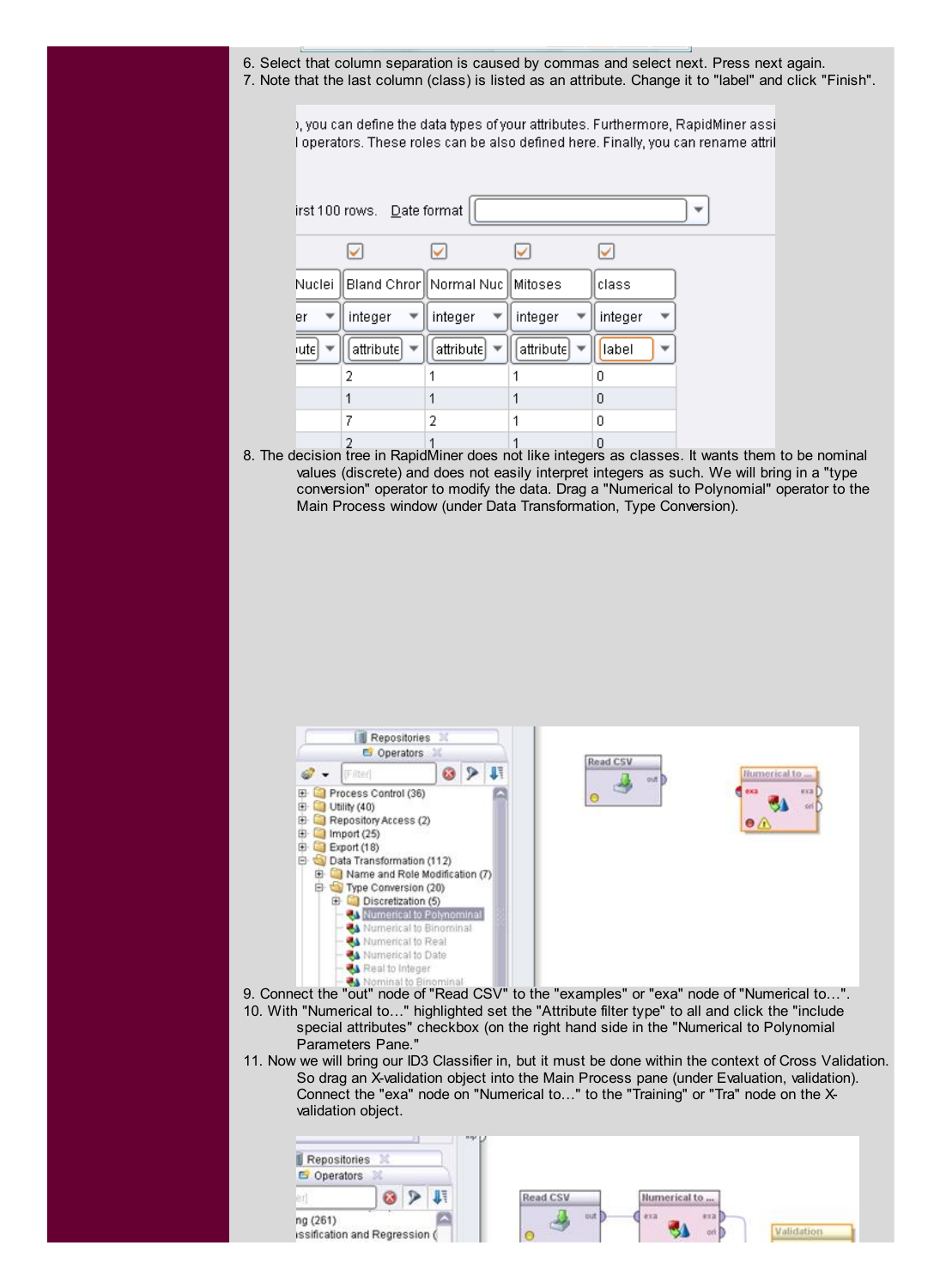

12. Double-click on it and drag an ID3 object into the training pane (under Modeling, Classification and Regression, Tree Induction). Connect the tra to tra nodes and connect the mod to mod nodes.



- 13. Now we must apply the trained model to the cross-validation data, so drag an "Apply Model" object to the test pane (under Modeling, Model Application). Connect mod to mod and tes to unl (unlabeled test data).
- 14. The output of this will be classified data so we need to measure how well the classifier does on this data. To do this drag a Performance object to the Test Pane. Connect lab to lab and per to ave.



15. Click on the up arrow above the training pane. Connect mod to res and ave to res (result) on the right of the Main Process Pane.

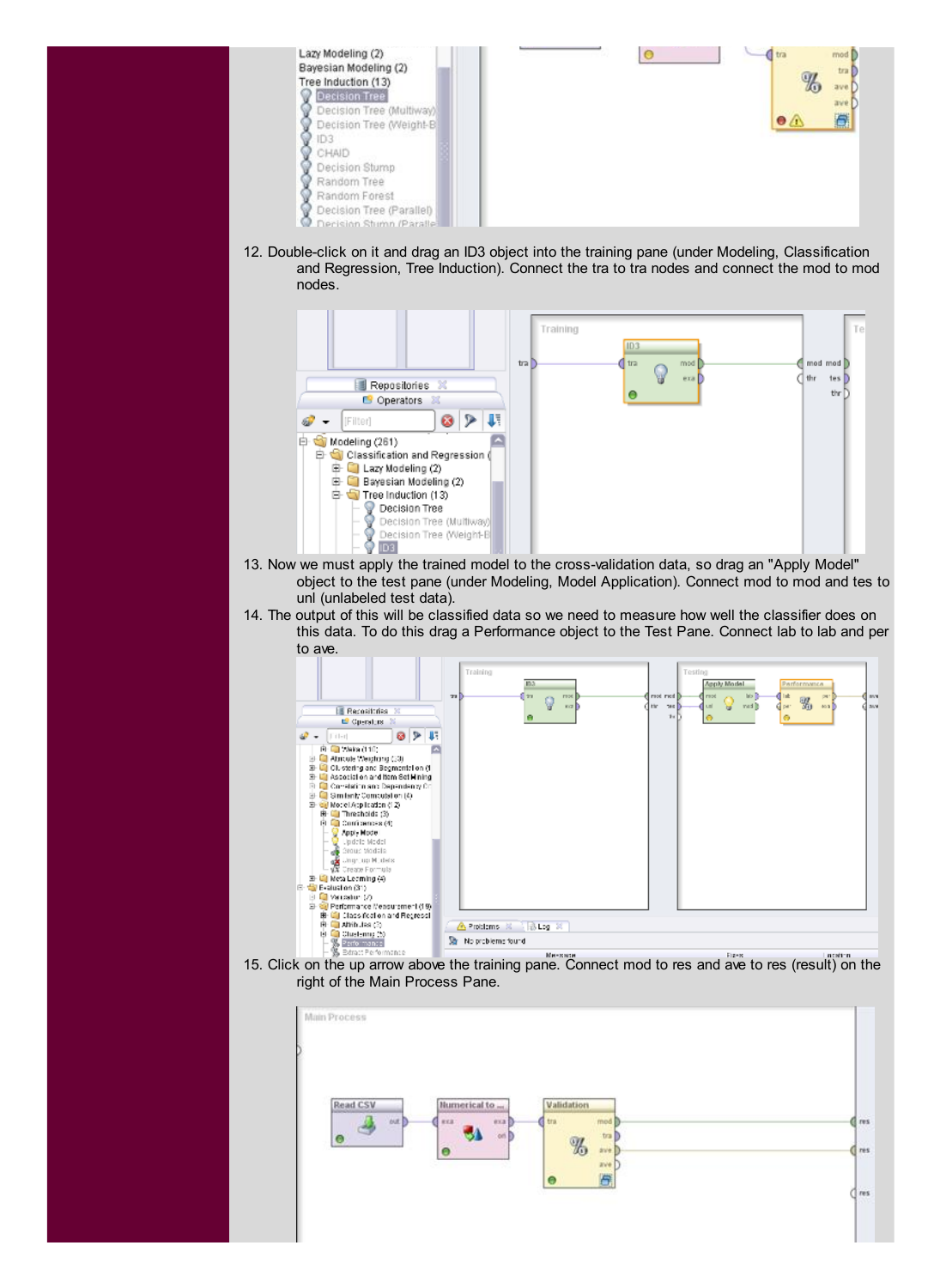- 16. Click the play button at the top of the screen. It may prompt you to save the model (if you haven't been saving it all along. I saved the model in the repository created at the beginning). It will ask if you wish to switch to the results perspective. Answer yes. Performance Vector (Performance) PerformanceVector: accuracy: 92.53% +/- 2.46% (mikro: 9 ConfusionMatrix: True: 0  $\mathbf 1$  $0:$ 406 35  $1:$  $12$ 176 precision: 94.00% +/- 5.14% (mikro: ConfusionMatrix: True:  $\circ$  $\mathbf{1}$ 406  $0:$ 35 176  $1:$  $12$ recall: 83.35% +/- 7.10% (mikro: 83. D Note that the performance of the ID3 10-fold cross-validation results is about 92.5% accurate, which is in the neighborhood of what we achieved with our implementation (note you might get something slightly different since this is affected by random chance and sampling).
- 17. Click on the "Tree(ID3)" tab while in the results perspective. You can get a graphical view of the tree.



18. Do a screen capture of the Main Process screen and of the derived tree. You can switch back to the design perspective by clicking the following button.



### Tips

- · When I loaded the data into Weka it reported 83% accuracy. This included 7 unclassifiable and 5 wrong. Mine did 90%, 7 wrong (out of 70), but mine was designed to classify everything. · My implementation was recursive but that is not required.
- · I didn't do anything fancy when advancing through possible values, just 1 to 10 (i.e. I didn't do them